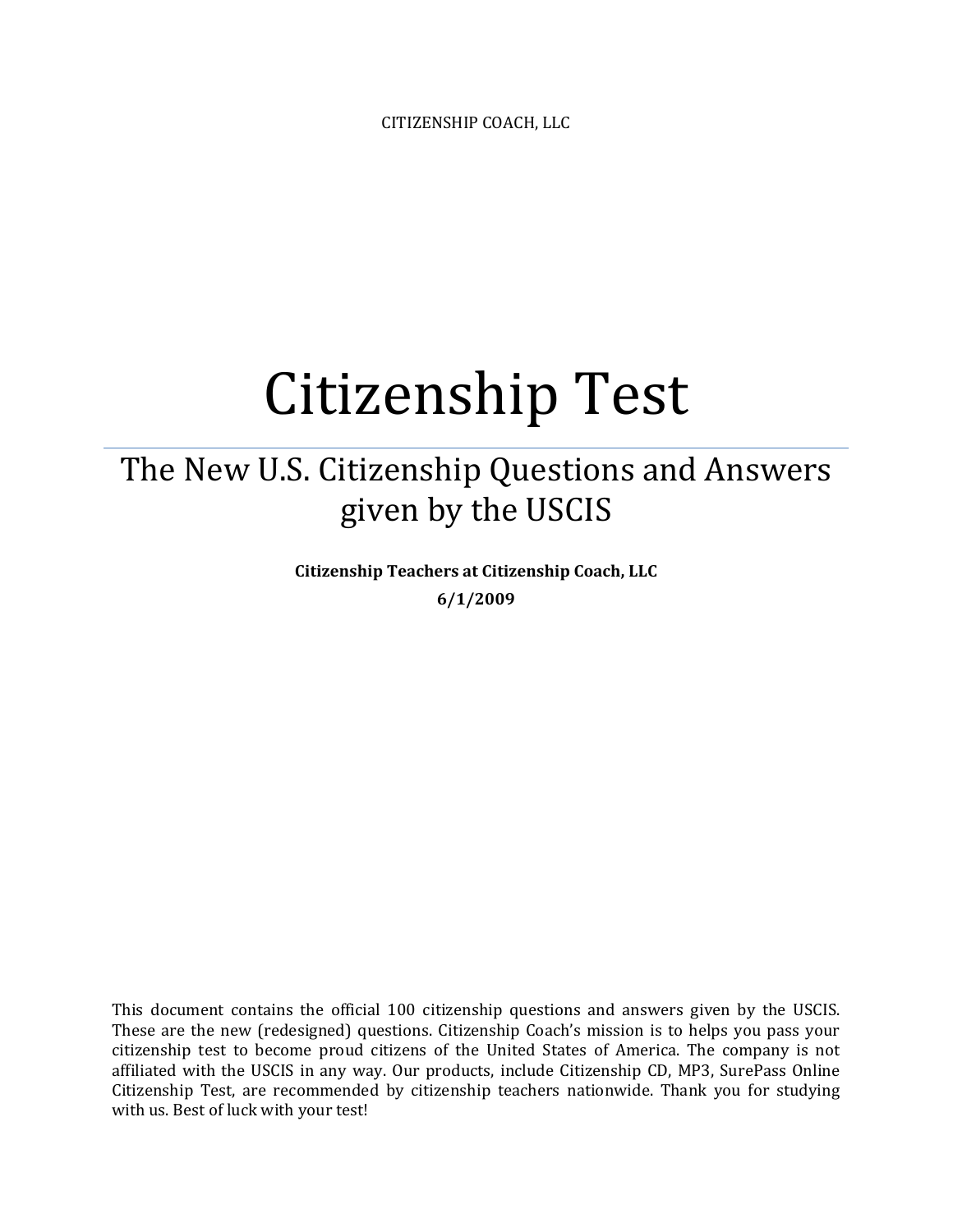# **CITIZENSHIP TEST**

# OFFICIAL 100 CITIZENSHIP QUESTIONS FOR THE REDESIGNED (NEW) NATURALIZATION TEST

What you need to know:

- If you file the Form N-400 after 10/1/2008, you should learn these questions.
- You will be asked 10 questions orally (face to face, you don't see the questions,) and you must answer 6 correctly to pass the civics portion of the citizenship test.
- There are different ways to ask each question. You must understand them even if they're asked in other ways. Alkso, each question may have additional correct answers.
- You can practice the citizenship test online at [www.CitizenshipCoach.com](http://www.citizenshipcoach.com/) with SurePass. SurePass simulates the real citizenship test and may tell you if you can pass the citizenship test or not. It's a great idea to do practice test with SurePass before going to your real test.

----------------------------------------------------------------------------------------------------------------

----------------------------------------------------------------------------------------------------------------

# AMERICAN GOVERNMENT

## A: Principles of American Democracy

#### **1. What is the supreme law of the land?**

■ *the Constitution* 

#### **2. What does the Constitution do?**

- *sets up the government*
- *defines the government*
- *protects basic rights of Americans*

#### **3. The idea of self-government is in the first three words of the Constitution. What are these words?**

▪ *We the People*

#### **4. What is an amendment?**

- *a change (to the Constitution)*
- *an addition (to the Constitution)*

#### **5. What do we call the first ten amendments to the Constitution?**

▪ *the Bill of Rights*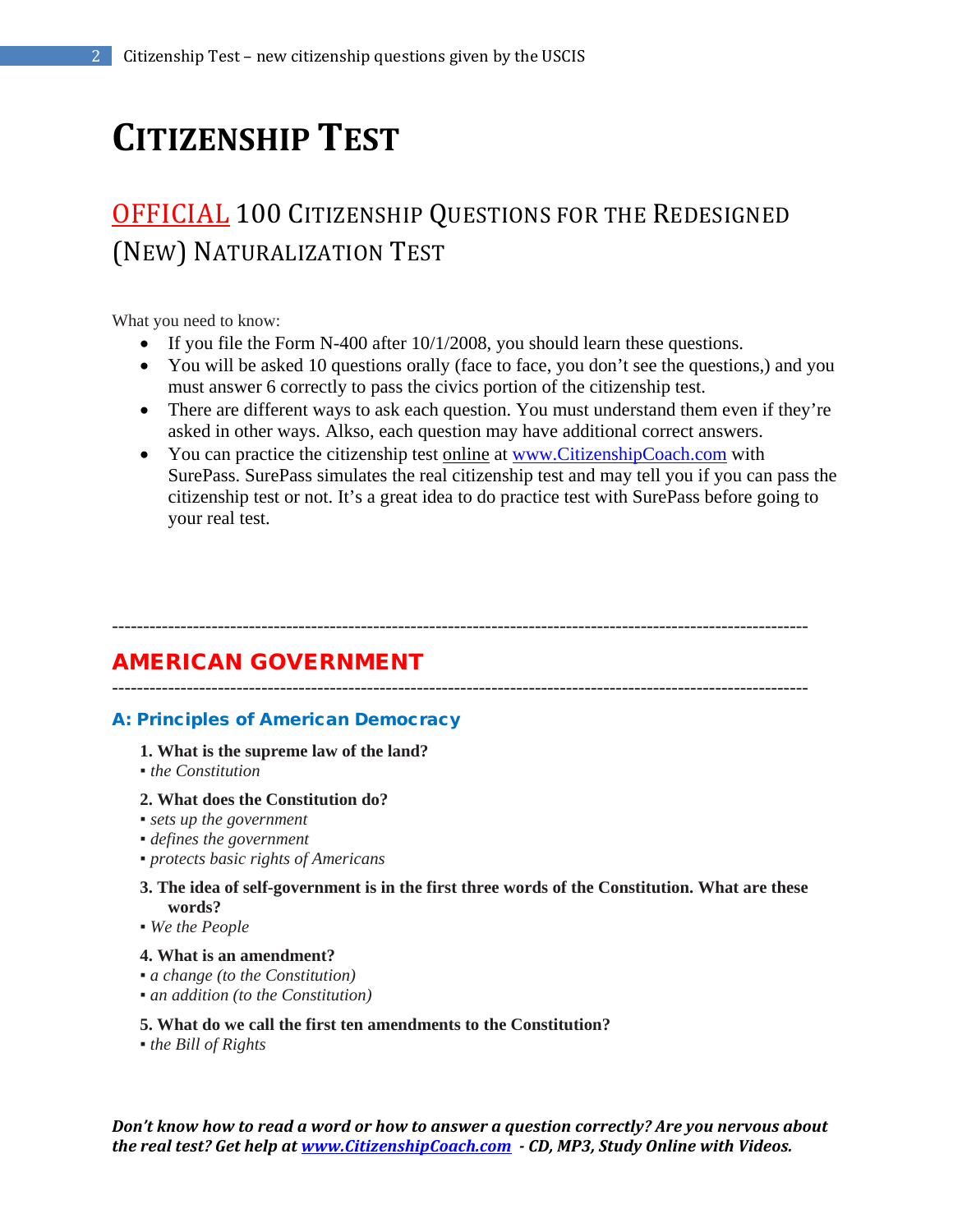#### **6. What is one right or freedom from the First Amendment?\***

- *speech*
- *religion*
- *assembly*
- *press*
- *petition the government*

#### **7. How many amendments does the Constitution have?**

▪ *twenty-seven (27)*

#### **8. What did the Declaration of Independence do?**

- *announced our independence (from Great Britain)*
- *declared our independence (from Great Britain)*
- *said that the United States is free (from Great Britain)*

#### **9. What are two rights in the Declaration of Independence?**

- *life*
- *liberty*
- *pursuit of happiness*

#### **10. What is freedom of religion?**

▪ *You can practice any religion, or not practice a religion.*

#### **11. What is the economic system in the United States?\***

- *capitalist economy*
- *market economy*

#### **12. What is the "rule of law"?**

- *Everyone must follow the law.*
- *Leaders must obey the law.*
- *Government must obey the law.*
- *No one is above the law.*

#### B: System of Government

#### **13. Name one branch or part of the government.\***

- *Congress*
- *legislative*
- *President*
- *executive*
- *the courts*
- *judicial*

#### **14. What stops one branch of government from becoming too powerful?**

- *checks and balances*
- *separation of powers*

#### **15. Who is in charge of the executive branch?**

▪ *the President*

#### **16. Who makes federal laws?**

▪ *Congress*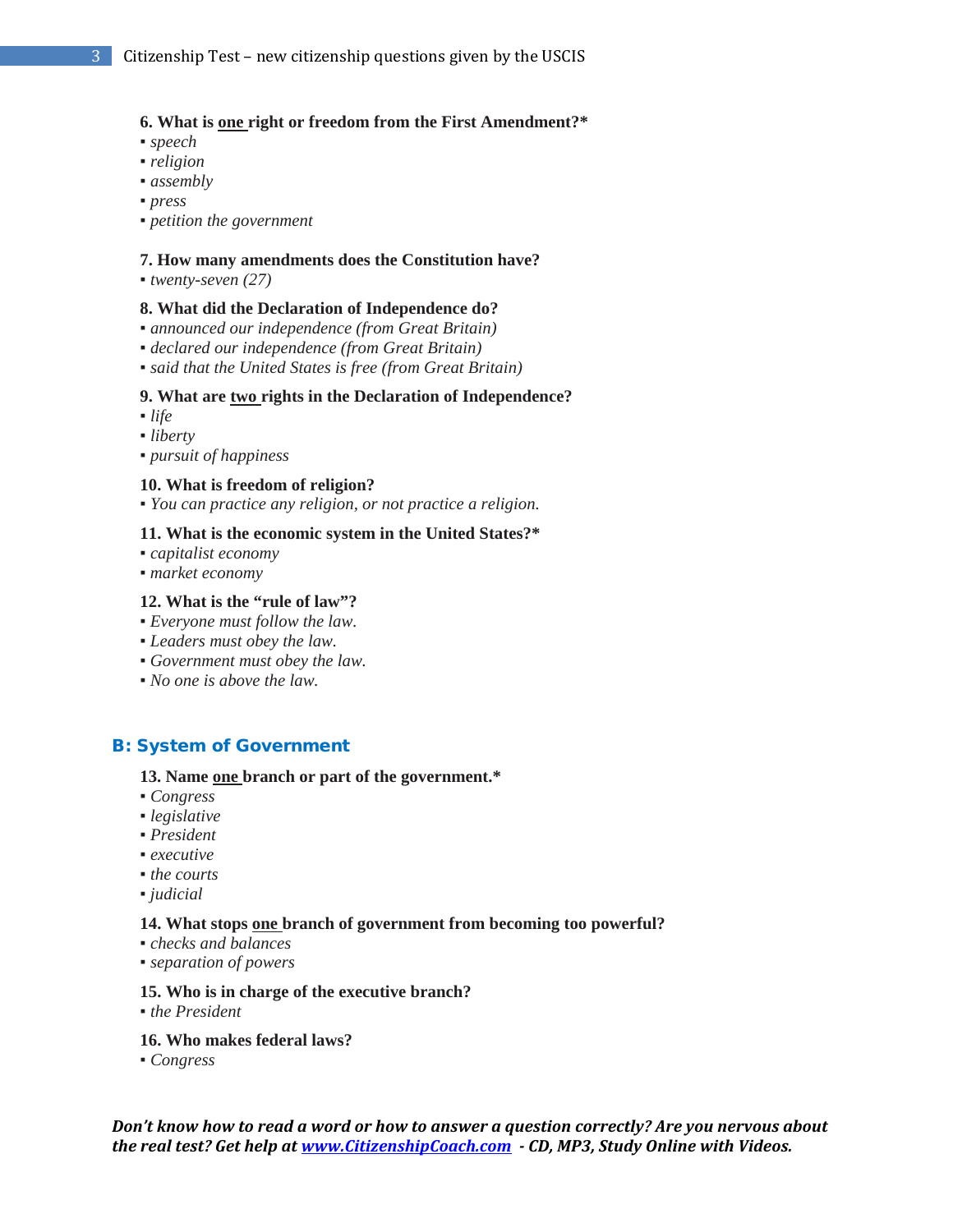- *Senate and House (of Representatives)*
- *(U.S. or national) legislature*

#### **17. What are the two parts of the U.S. Congress?\***

▪ *the Senate and House (of Representatives)*

#### **18. How many U.S. Senators are there?**

▪ *one hundred (100)*

**19. We elect a U.S. Senator for how many years?**   $\cdot$  *six (6)* 

#### **20. Who is one of your state's U.S. Senators now?\***

▪ *Answers will vary. [District of Columbia residents and residents of U.S. territories should answer that D.C. (or the territory where the applicant lives) has no U.S. Senators.]*

#### **21. The House of Representatives has how many voting members?**

▪ *four hundred thirty-five (435)*

#### **22. We elect a U.S. Representative for how many years?**

 $\bullet$  *two* (2)

#### **23. Name your U.S. Representative.**

▪ *Answers will vary. [Residents of territories with nonvoting Delegates or Resident Commissioners may provide the name of that Delegate or Commissioner. Also acceptable is any statement that the territory has no (voting) Representatives in Congress.]*

#### **24. Who does a U.S. Senator represent?**

▪ *all people of the state*

#### **25. Why do some states have more Representatives than other states?**

- *(because of) the state's population*
- *(because) they have more people*
- *(because) some states have more people*

*It's time you take a practice test at [www.CitizenshipCoach.com](http://www.citizenshipcoach.com/) with SurePass. Taking tests in SurePass make you feel like you're taking a real citizenship test. SurePass was designed to give you that feeling, so there will be no surprises and you will be less nervous! It is the best way to practice for the new citizenship test today. Recommended by teachers nationwide! You'll like it.*

#### **26. We elect a President for how many years?**

 $\bullet$  *four* (4)

#### **27. In what month do we vote for President?\***

▪ *November*

#### **28. What is the name of the President of the United States now?\***

- *George W. Bush*
- *George Bush*
- *Bush*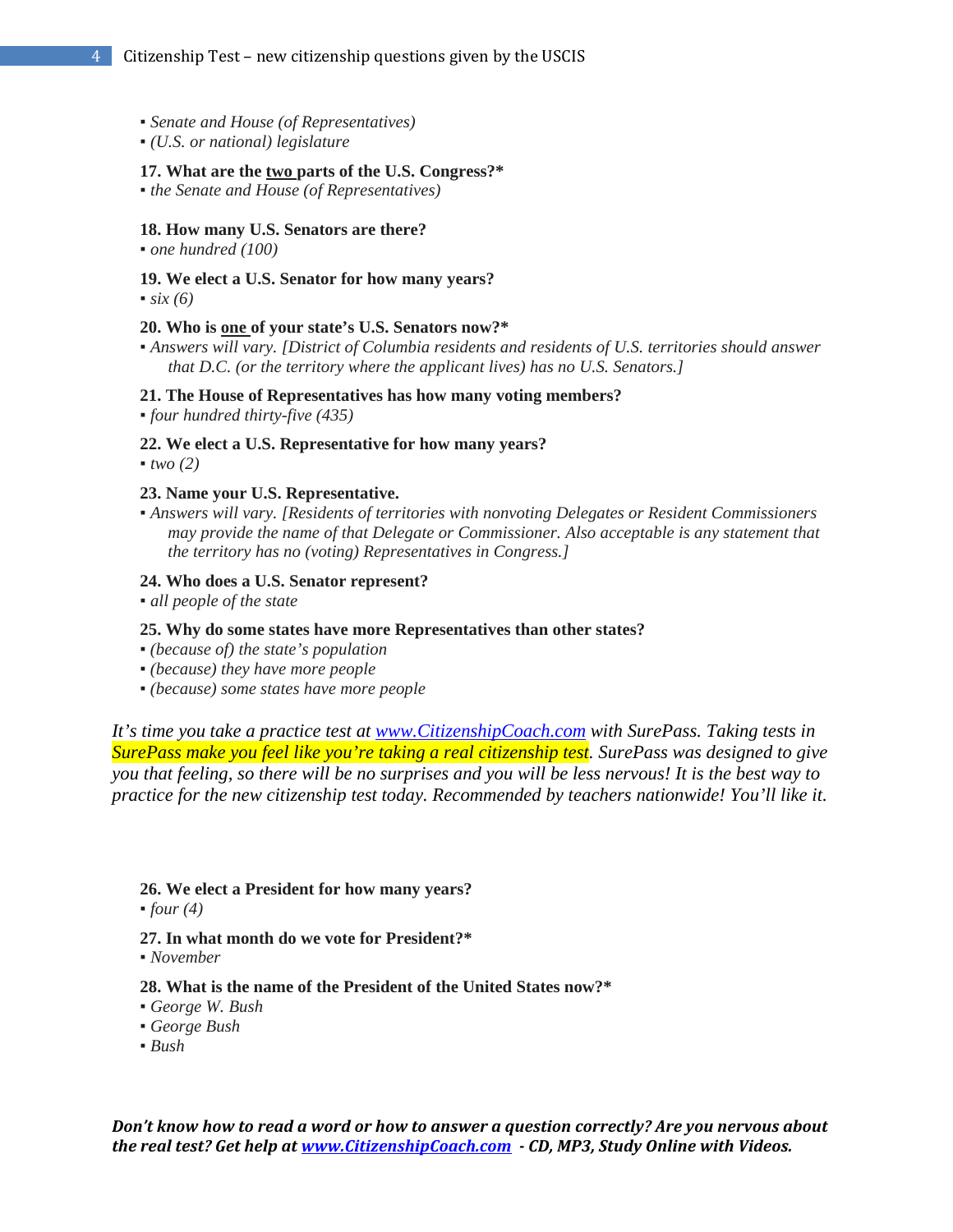#### **29. What is the name of the Vice President of the United States now?**

- *Richard Cheney*
- *Dick Cheney*
- *Cheney*

#### **30. If the President can no longer serve, who becomes President?**

▪ *the Vice President*

### **31. If both the President and the Vice President can no longer serve, who becomes President?**

**• the Speaker of the House** 

#### **32. Who is the Commander in Chief of the military?**

▪ *the President*

#### **33. Who signs bills to become laws?**

▪ *the President*

#### **34. Who vetoes bills?**

▪ *the President*

#### **35. What does the President's Cabinet do?**

▪ *advises the President*

#### **36. What are two Cabinet-level positions?**

- *Secretary of Agriculture*
- *Secretary of Commerce*
- *Secretary of Defense*
- *Secretary of Education*
- *Secretary of Energy*
- *Secretary of Health and Human Services*
- *Secretary of Homeland Security*
- *Secretary of Housing and Urban Development*
- *Secretary of the Interior*
- *Secretary of Labor*
- *Secretary of State*
- *Secretary of Transportation*
- *Secretary of the Treasury*
- *Secretary of Veterans Affairs*
- *Attorney General*
- *Vice President*

#### **37. What does the judicial branch do?**

- *reviews laws*
- *explains laws*
- *resolves disputes (disagreements)*
- *decides if a law goes against the Constitution*

#### **38. What is the highest court in the United States?**

■ *the Supreme Court* 

#### **39. How many justices are on the Supreme Court?**

 $\nu$ *nine* (9)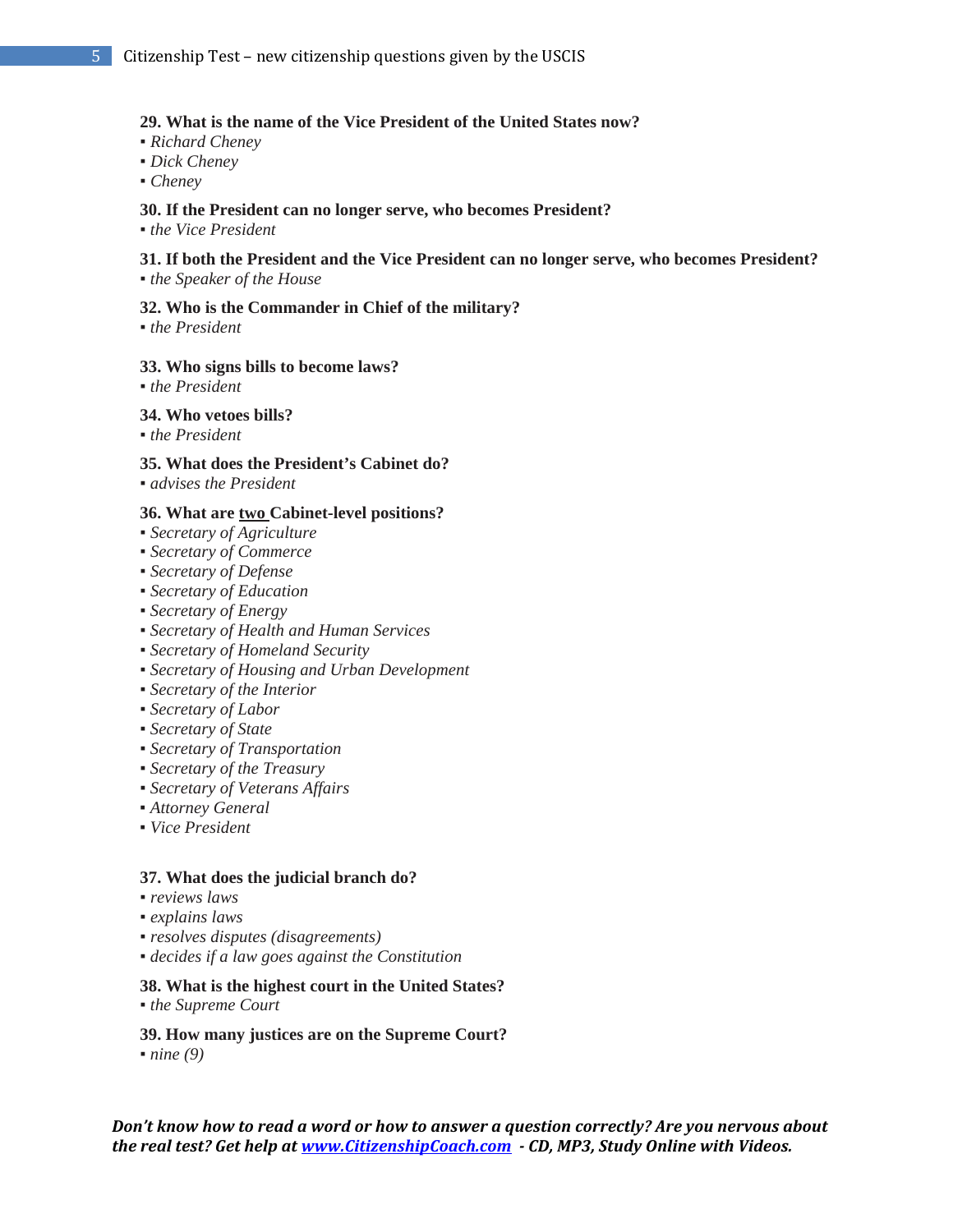#### **40. Who is the Chief Justice of the United States now?**

▪ *John Roberts (John G. Roberts, Jr.)*

- **41. Under our Constitution, some powers belong to the federal government. What is one power of the federal government?**
- *to print money*
- *to declare war*
- *to create an army*
- *to make treaties*

#### **42. Under our Constitution, some powers belong to the states. What is one power of the states?**

- *provide schooling and education*
- *provide protection (police)*
- *provide safety (fire departments)*
- *give a driver's license*
- *approve zoning and land use*

#### **43. Who is the Governor of your state now?**

▪ *Answers will vary. [District of Columbia residents should answer that D.C. does not have a Governor.]*

#### **44. What is the capital of your state?\***

▪ *Answers will vary. [District of Columbia residents should answer that D.C. is not a state and does not have a capital. Residents of U.S. territories should name the capital of the territory.]*

#### **45. What are the two major political parties in the United States?\***

▪ *Democratic and Republican*

#### **46. What is the political party of the President now?**

▪ *Republican (Party)*

#### **47. What is the name of the Speaker of the House of Representatives now?**

▪ *(Nancy) Pelosi*

#### C: Rights and Responsibilities

#### **48. There are four amendments to the Constitution about who can vote. Describe one of them.**

- *Citizens eighteen (18) and older (can vote).*
- *You don't have to pay (a poll tax) to vote.*
- *Any citizen can vote. (Women and men can vote.)*
- *A male citizen of any race (can vote).*

#### **49. What is one responsibility that is only for United States citizens?\***

- *serve on a jury*
- *vote in a federal election*

#### **50. Name one right only for United States citizens.**

- *vote in a federal election*
- *run for federal office*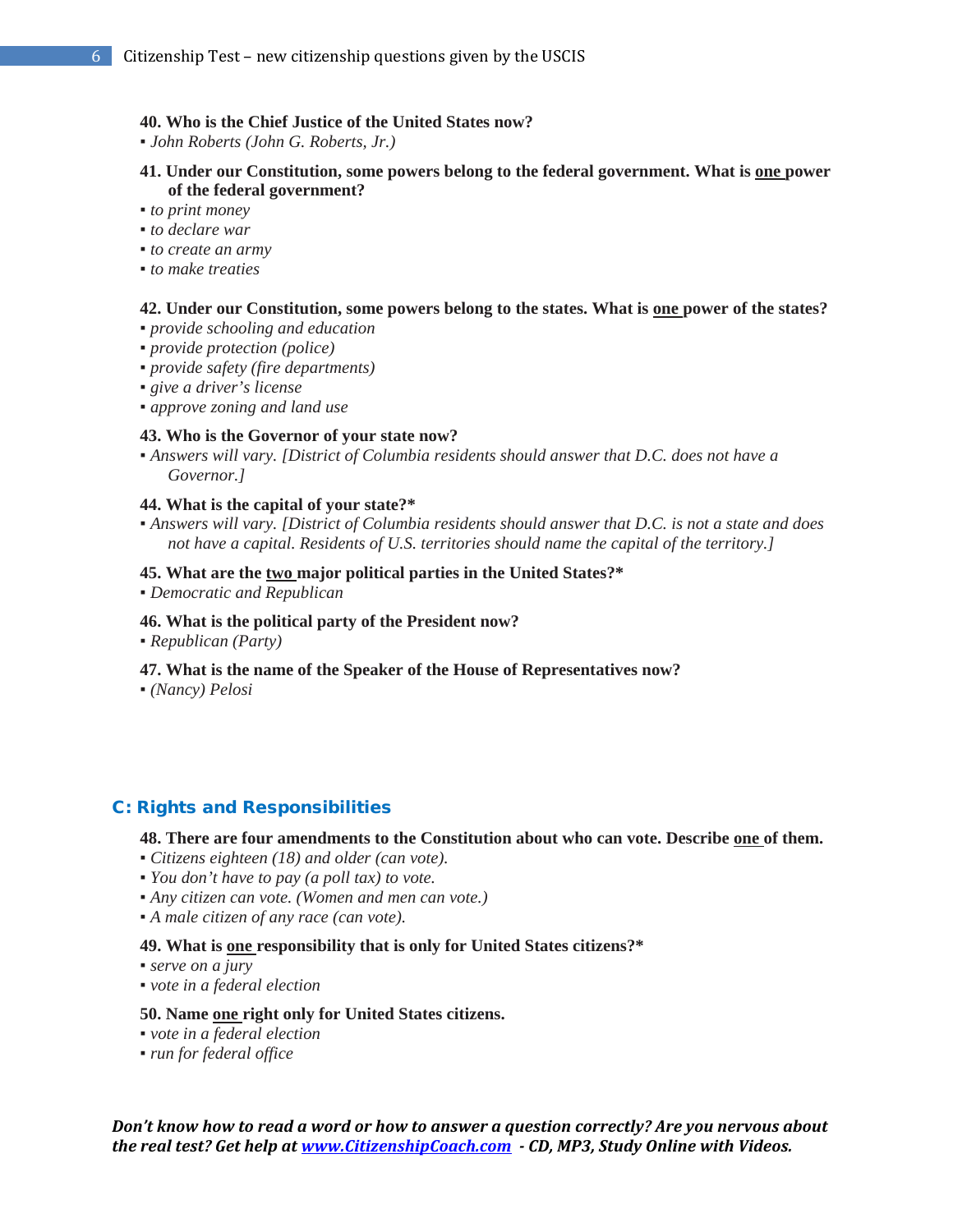#### **51. What are two rights of everyone living in the United States?**

- *freedom of expression*
- *freedom of speech*
- *freedom of assembly*
- *freedom to petition the government*
- *freedom of worship*
- *the right to bear arms*

#### **52. What do we show loyalty to when we say the Pledge of Allegiance?**

- *the United States*
- *the flag*

#### **53. What is one promise you make when you become a United States citizen?**

- *give up loyalty to other countries*
- *defend the Constitution and laws of the United States*
- *obey the laws of the United States*
- *serve in the U.S. military (if needed)*
- *serve (do important work for) the nation (if needed)*
- *be loyal to the United States*

#### **54. How old do citizens have to be to vote for President?\***

▪ *eighteen (18) and older*

#### **55. What are two ways that Americans can participate in their democracy?**

▪ *vote* 

- *join a political party*
- *help with a campaign*
- *join a civic group*
- *join a community group*
- *give an elected official your opinion on an issue*
- *call Senators and Representatives*
- *publicly support or oppose an issue or policy*
- *run for office*
- *write to a newspaper*

#### **56. When is the last day you can send in federal income tax forms?\***

▪ *April 15*

#### **57. When must all men register for the Selective Service?**

- *at age eighteen (18)*
- *between eighteen (18) and twenty-six (26)*

*Congratulations! You've finished the 1st part of the 100 questions. You should take practice tests at [www.CitizenshipCoach.com](http://www.citizenshipcoach.com/) with SurePass. Taking tests in SurePass feels like you're taking a real citizenship test. The system is created by Citizenship teachers to give you the real sense of a real citizenship interview. Therefore it is the best way to practice for the new citizenship test today. Recommended by teachers nationwide! You'll like it.*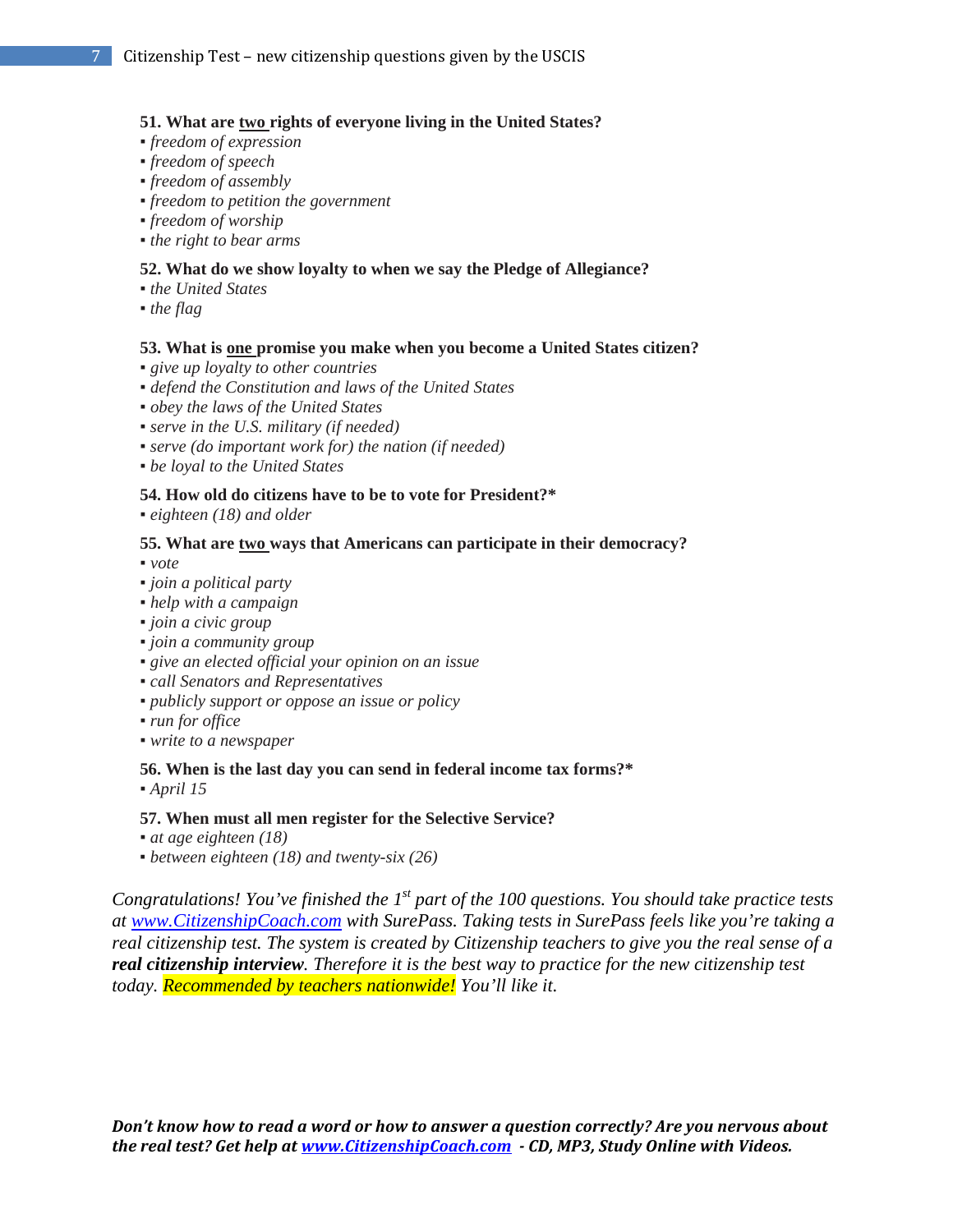#### ----------------------------------------------------------------------------------------------------------------

# AMERICAN HISTORY

----------------------------------------------------------------------------------------------------------------

### A: Colonial Period and Independence

#### **58. What is one reason colonists came to America?**

- *freedom*
- *political liberty*
- *religious freedom*
- *economic opportunity*
- *practice their religion*
- *escape persecution*

#### **59. Who lived in America before the Europeans arrived?**

- *American Indians*
- *Native Americans*

#### **60. What group of people was taken to America and sold as slaves?**

- *Africans*
- *people from Africa*

#### **61. Why did the colonists fight the British?**

- *because of high taxes (taxation without representation)*
- *because the British army stayed in their houses (boarding, quartering)*
- *because they didn't have self-government*

#### **62. Who wrote the Declaration of Independence?**

▪ *(Thomas) Jefferson*

#### **63. When was the Declaration of Independence adopted?**

▪ *July 4, 1776*

#### **64. There were 13 original states. Name three.**

- *New Hampshire*
- *Massachusetts*
- *Rhode Island*
- *Connecticut*
- *New York*
- *New Jersey*
- *Pennsylvania*
- *Delaware*
- *Maryland*
- *Virginia*
- *North Carolina*
- *South Carolina*
- *Georgia*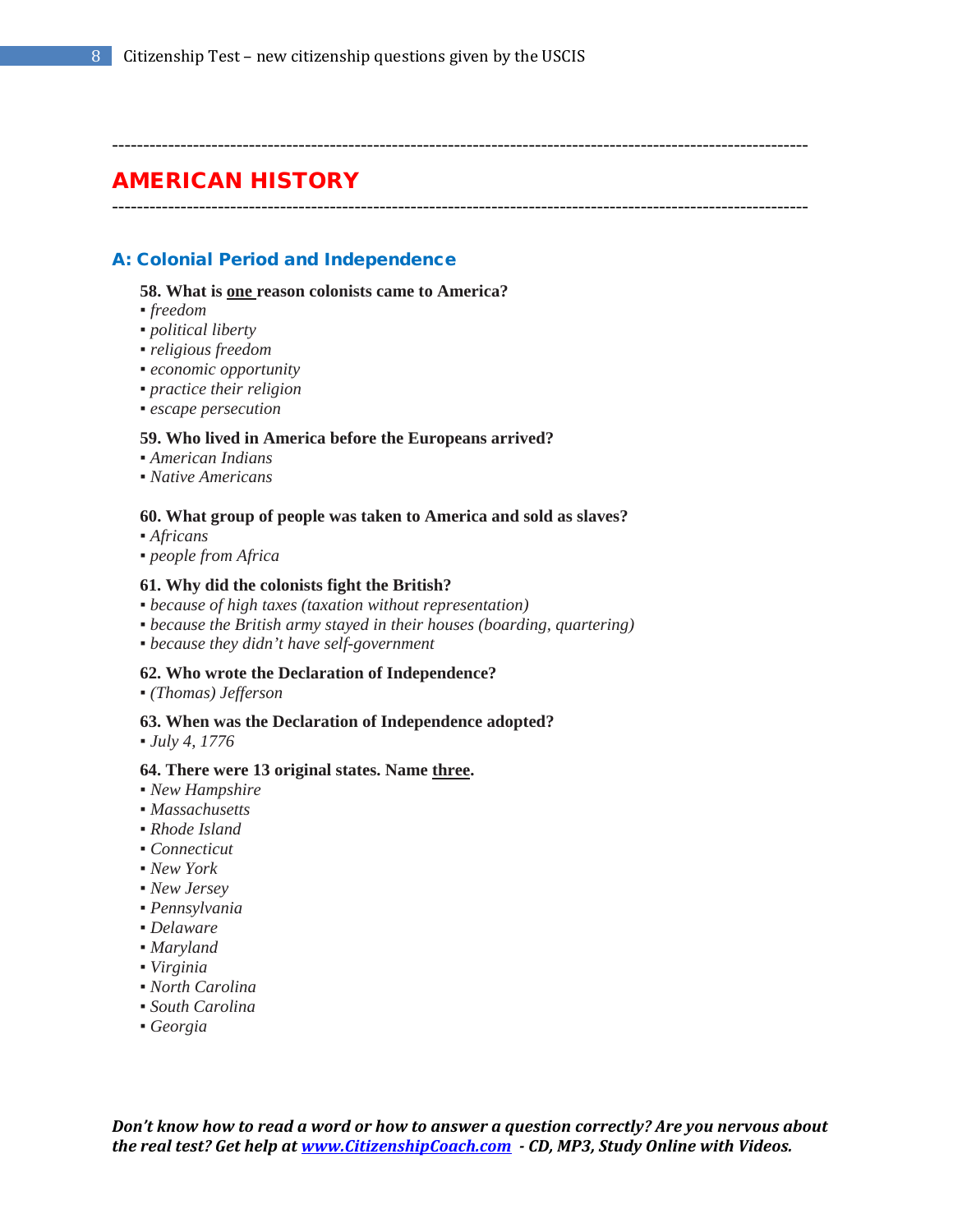#### **65. What happened at the Constitutional Convention?**

- *The Constitution was written.*
- *The Founding Fathers wrote the Constitution.*

#### **66. When was the Constitution written?**

▪ *1787*

#### **67. The Federalist Papers supported the passage of the U.S. Constitution. Name one of the writers.**

- *(James) Madison*
- *(Alexander) Hamilton*
- *(John) Jay*
- *Publius*

#### **68. What is one thing Benjamin Franklin is famous for?**

- *U.S. diplomat*
- *oldest member of the Constitutional Convention*
- *first Postmaster General of the United States*
- *writer of "Poor Richard's Almanac"*
- *started the first free libraries*

#### **69. Who is the "Father of Our Country"?**

▪ *(George) Washington*

#### **70. Who was the first President?\***

▪ *(George) Washington*

#### B: 1800s

#### **71. What territory did the United States buy from France in 1803?**

- *the Louisiana Territory*
- *Louisiana*

#### **72. Name one war fought by the United States in the 1800s.**

- *War of 1812*
- *Mexican-American War*
- *Civil War*
- *Spanish-American War*

#### **73. Name the U.S. war between the North and the South.**

- *the Civil War*
- *the War between the States*

#### **74. Name one problem that led to the Civil War.**

- *slavery*
- *economic reasons*
- *states' rights*

#### **75. What was one important thing that Abraham Lincoln did?\***

- *freed the slaves (Emancipation Proclamation)*
- *saved (or preserved) the Union*
- *led the United States during the Civil War*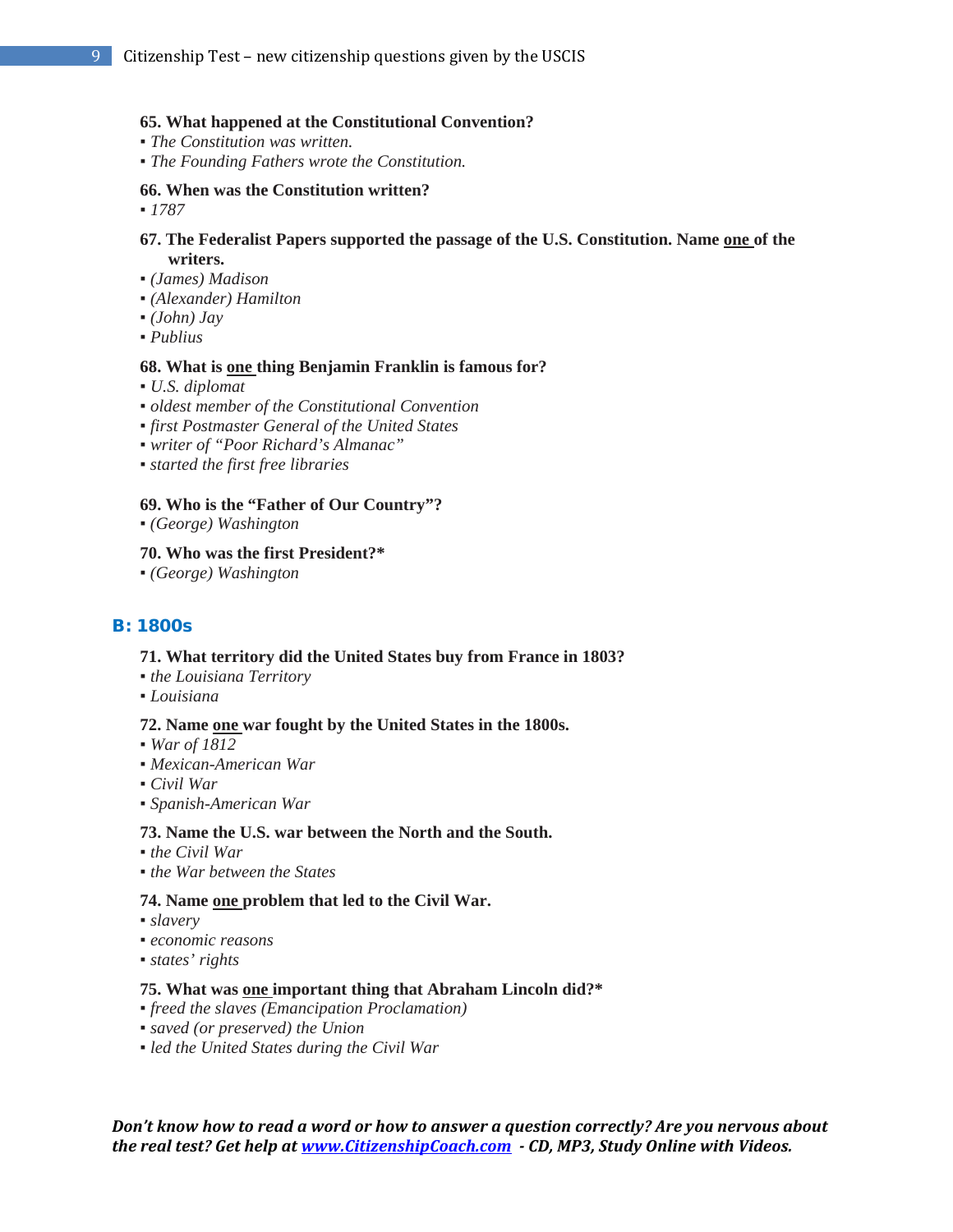#### **76. What did the Emancipation Proclamation do?**

- *freed the slaves*
- *freed slaves in the Confederacy*
- *freed slaves in the Confederate states*
- *freed slaves in most Southern states*

#### **77. What did Susan B. Anthony do?**

- *fought for women's rights*
- *fought for civil rights*

#### C: Recent American History and Other Important Historical Information

#### **78. Name one war fought by the United States in the 1900s.\***

- *World War I*
- *World War II*
- *Korean War*
- *Vietnam War*
- *(Persian) Gulf War*

#### **79. Who was President during World War I?**

▪ *(Woodrow) Wilson*

#### **80. Who was President during the Great Depression and World War II?**

▪ *(Franklin) Roosevelt*

#### **81. Who did the United States fight in World War II?**

▪ *Japan, Germany, and Italy*

#### **82. Before he was President, Eisenhower was a general. What war was he in?**  ▪ *World War II*

**83. During the Cold War, what was the main concern of the United States?** 

▪ *Communism*

#### **84. What movement tried to end racial discrimination?**

▪ *civil rights (movement)*

#### **85. What did Martin Luther King, Jr. do?\***

- *fought for civil rights*
- *worked for equality for all Americans*

#### **86. What major event happened on September 11, 2001, in the United States?**

▪ *Terrorists attacked the United States.*

#### **87. Name one American Indian tribe in the United States.**

*[USCIS Officers will be supplied with a list of federally recognized American Indian tribes.]* 

- *Cherokee*
- *Navajo*
- *Sioux*
- *Chippewa*
- *Choctaw*
- *Pueblo*
- *Apache*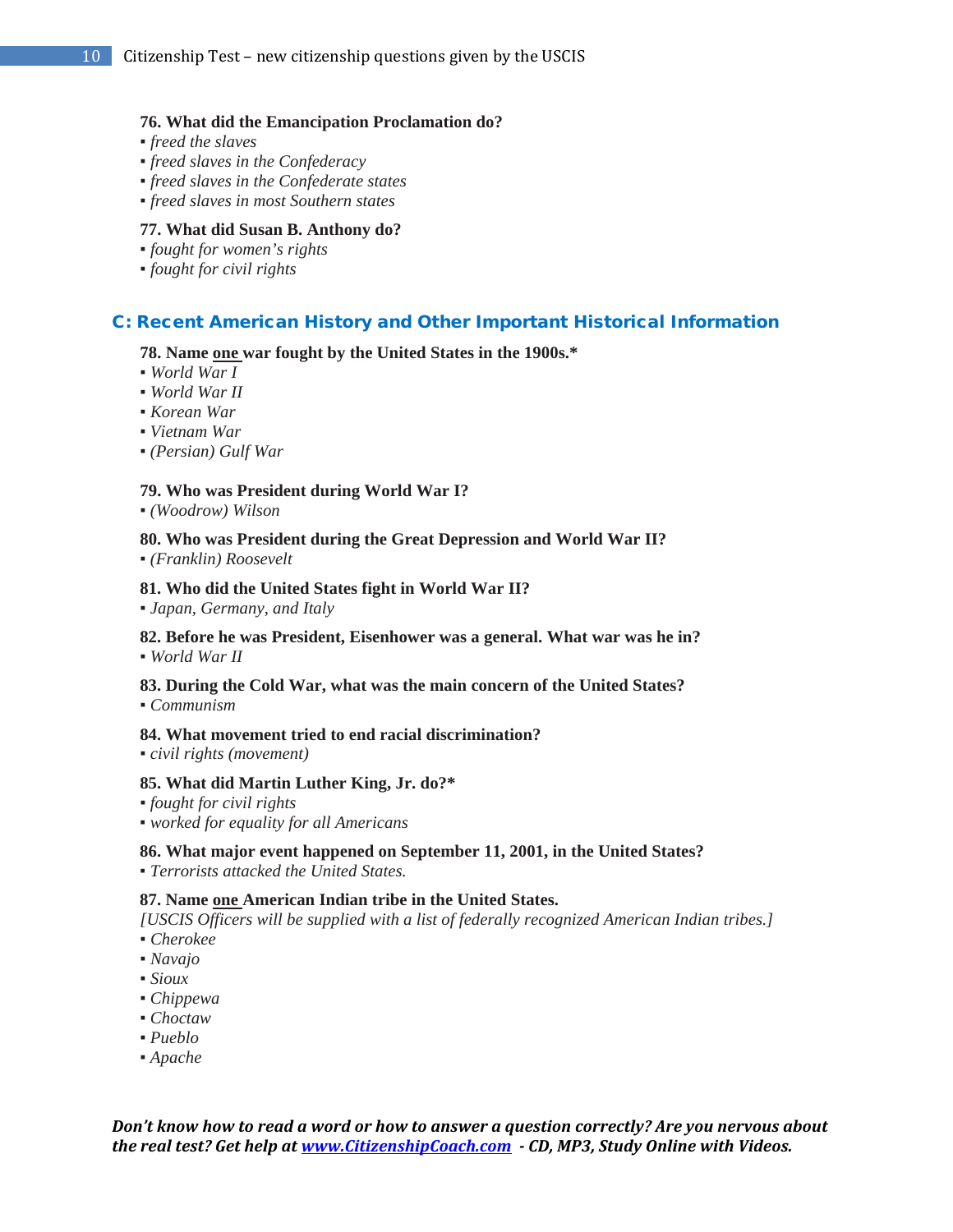- *Iroquois*
- *Creek*
- *Blackfeet*
- *Seminole*
- *Cheyenne*
- *Arawak*
- *Shawnee*
- *Mohegan*
- *Huron*
- *Oneida*
- *Lakota*
- *Crow*
- *Teton*
- *Hopi*
- *Inuit*

*Congratulations! You've finished more than 2/3 of the 100 questions. Have you taken the practice tests at [www.CitizenshipCoach.com](http://www.citizenshipcoach.com/) with SurePass? They're great, aren't they? Taking tests in SurePass feels like you're taking a real citizenship test. You will be less nervous during your citizenship test.*

### INTEGRATED CIVICS

----------------------------------------------------------------------------------------------------------------

----------------------------------------------------------------------------------------------------------------

#### A: Geography

**88. Name one of the two longest rivers in the United States.** 

- *Missouri (River)*
- *Mississippi (River)*
- **89. What ocean is on the West Coast of the United States?**
- *Pacific (Ocean)*

**90. What ocean is on the East Coast of the United States?**  ▪ *Atlantic (Ocean)*

- **91. Name one U.S. territory.**
- *Puerto Rico*
- *U.S. Virgin Islands*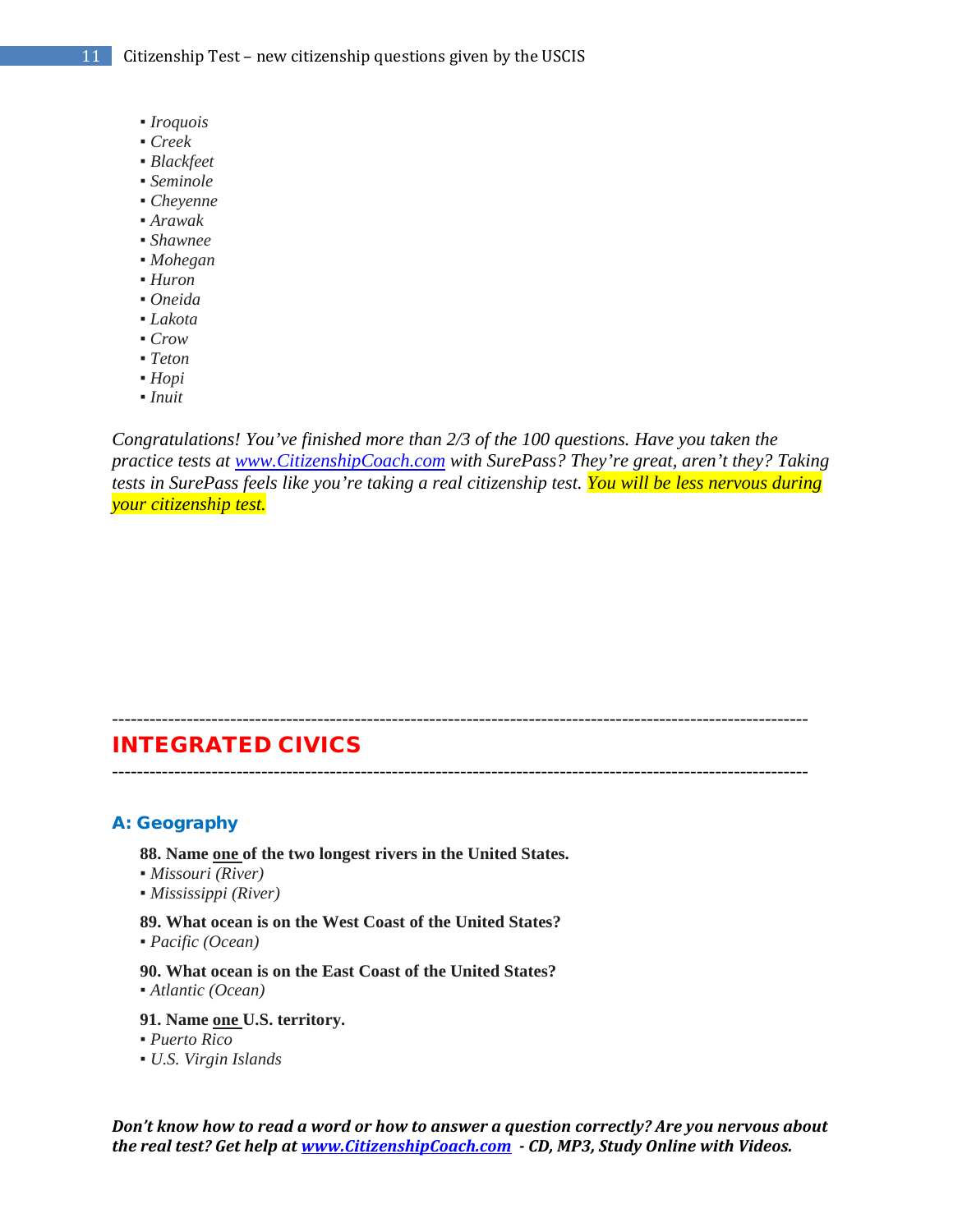- *American Samoa*
- *Northern Mariana Islands*
- *Guam*

#### **92. Name one state that borders Canada.**

- *Maine*
- *New Hampshire*
- *Vermont*
- *New York*
- *Pennsylvania*
- *Ohio*
- *Michigan*
- *Minnesota*
- *North Dakota*
- *Montana*
- *Idaho*
- *Washington*
- *Alaska*

#### **93. Name one state that borders Mexico.**

- *California*
- *Arizona*
- *New Mexico*
- *Texas*

#### **94. What is the capital of the United States?\***

▪ *Washington, D.C.*

#### **95. Where is the Statue of Liberty?\***

- *New York (Harbor)*
- *Liberty Island*

*[Also acceptable are New Jersey, near New York City, and on the Hudson (River).]*

#### B: Symbols

#### **96. Why does the flag have 13 stripes?**

- *because there were 13 original colonies*
- *because the stripes represent the original colonies*

#### **97. Why does the flag have 50 stars?\***

- *because there is one star for each state*
- *because each star represents a state*
- *because there are 50 states*

#### **98. What is the name of the national anthem?**

▪ *The Star-Spangled Banner*